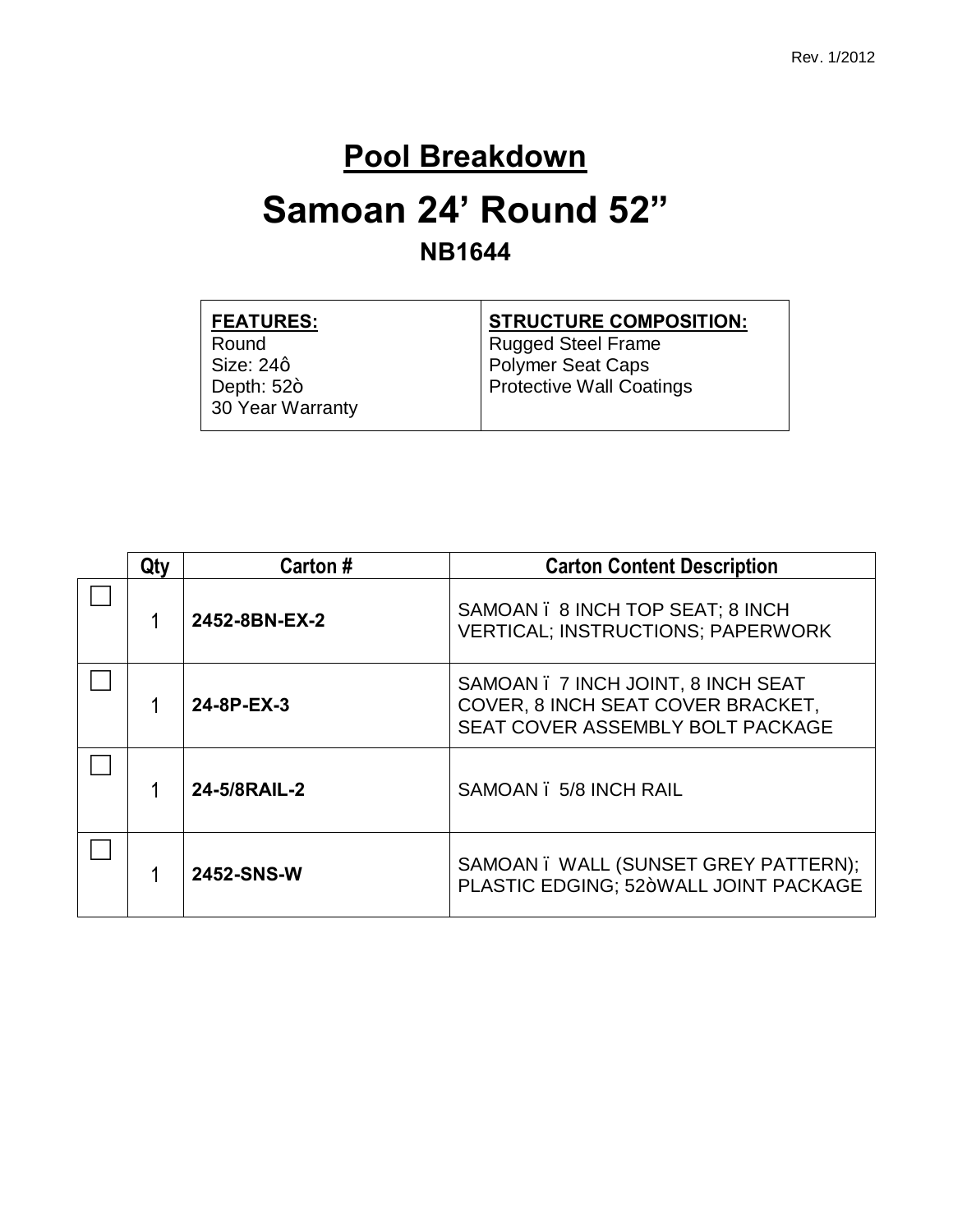### **Carton Breakdown**

### **Samoan 24' Round 52"**

**NB1644**

|                                                                  | Key#                         | Qty | Item#                      | Mfg Part # | <b>Part Description</b>         |  |
|------------------------------------------------------------------|------------------------------|-----|----------------------------|------------|---------------------------------|--|
|                                                                  | FRAME CARTON # 2452-8BN-EX-2 |     |                            |            |                                 |  |
|                                                                  | 1                            | 16  | <b>NBP1045</b>             | 2384       | 8in Vertical (52+High)          |  |
|                                                                  | 6                            | 16  | <b>NBP1044</b>             | 1184       | 8in Top Seat L=1444mm (56-7/8+) |  |
|                                                                  | ---                          | 1   |                            | 0022       | Warranty                        |  |
|                                                                  |                              | 1   |                            | 0023       | <b>Safety Decals</b>            |  |
|                                                                  | ---                          | 1   |                            | 0024       | Parts List + Frame Instruction  |  |
|                                                                  | ---                          | 1   |                            | 0025       | <b>Safety Booklet</b>           |  |
|                                                                  | ---                          | 1   |                            | 0001       | <b>Round Instruction Manual</b> |  |
|                                                                  |                              |     |                            |            |                                 |  |
|                                                                  |                              |     | RAIL CARTON # 24-5/8RAIL-2 |            |                                 |  |
|                                                                  | 4                            | 32  | <b>NBP1057</b>             | 1624       | 5/8in Rail L=1431mm (56-3/8+)   |  |
|                                                                  |                              |     |                            |            |                                 |  |
| <b>FRAME CARTON # 24-8P-EX-3</b>                                 |                              |     |                            |            |                                 |  |
|                                                                  | $\overline{2}$               | 16  | <b>NBP1061</b>             | 2176       | 7in Resin Joint - Upper         |  |
|                                                                  | $\overline{7}$               | 16  | <b>NBP1047</b>             | 2483       | 8in Seat Cover Bracket          |  |
|                                                                  | 8                            | 16  | <b>NBP1046</b>             | 2482       | 8in Seat Cover                  |  |
|                                                                  | 10                           | 16  | <b>NBP1062</b>             | 2276       | 7in Resin Joint - Lower         |  |
| Seat Cover Assembly Bolt Package (Part # 3318 / Order # NBP1032) |                              |     |                            |            |                                 |  |
|                                                                  | 3                            | 192 | <b>NBP1032</b>             | 0341*      | #12 Sheet Metal Screw           |  |
|                                                                  | 3                            | 16  | <b>NBP1032</b>             | 2402*      | <b>Resin Seat Cover Cap</b>     |  |

\*These part # are not available to purchase separately. They must be purchased as the Seat Cover Assembly Bolt Package, Order # NBP1032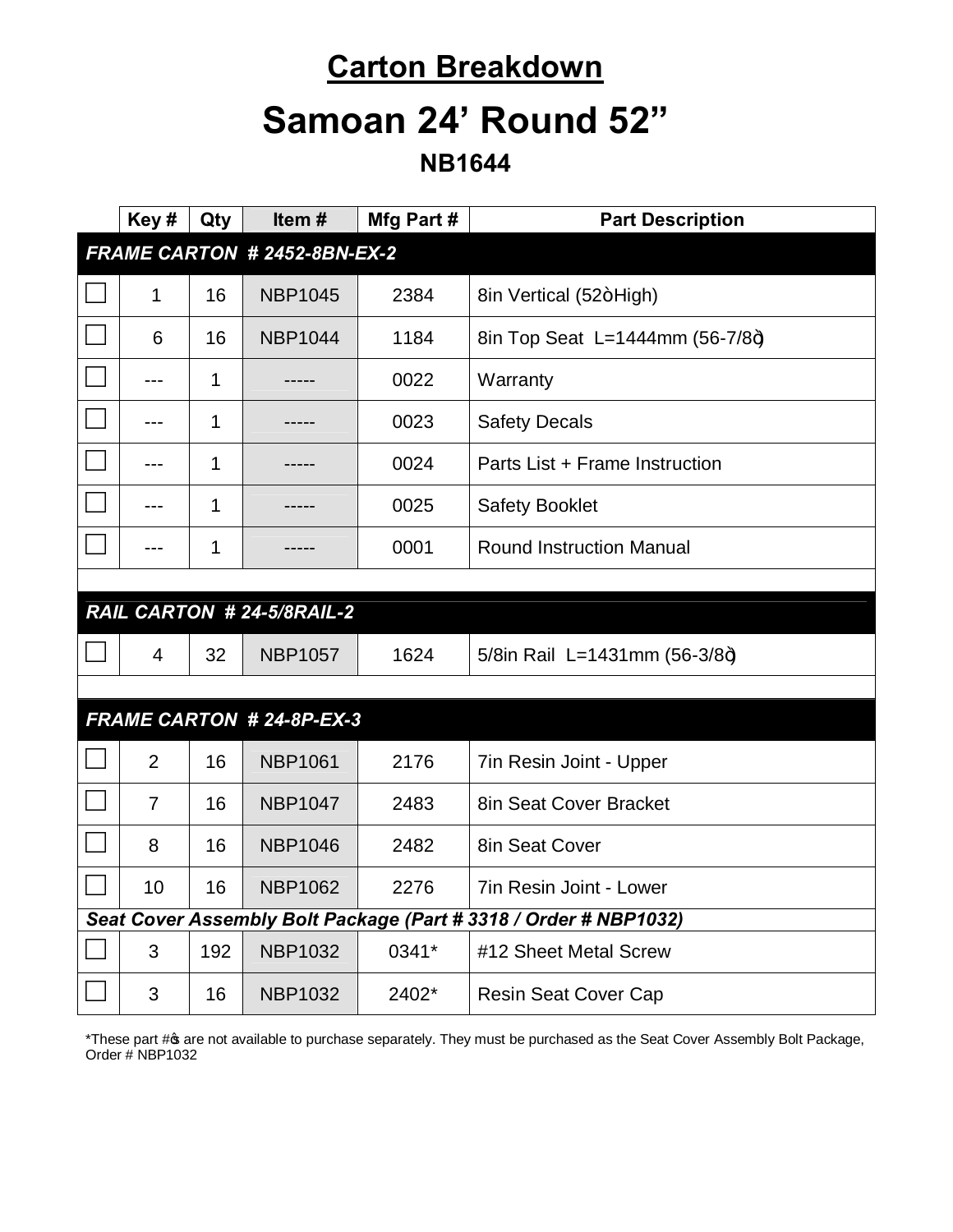### **Carton Breakdown**

## **Samoan 24' Round 52"**

**NB1644**

|                                | Key#                                                       | Qty | Item $#$       | Mfg Part# | <b>Part Description</b>                          |  |
|--------------------------------|------------------------------------------------------------|-----|----------------|-----------|--------------------------------------------------|--|
| <b>WALL CARTON #2452-SNS-W</b> |                                                            |     |                |           |                                                  |  |
|                                | 5                                                          | 18  | <b>NL107</b>   | 8100      | <b>Plastic Edging</b>                            |  |
|                                | 9                                                          |     | PC5103         | 52+Wall   | <b>Sunset Grey Wall</b>                          |  |
|                                | 52" Wall Joint Bolt Package (Part # 0113, Order # NBP1021) |     |                |           |                                                  |  |
|                                | 3                                                          | 26  | <b>NBP1021</b> | 0513*     | $\frac{1}{4}$ +x $\frac{1}{2}$ +Truss Head Screw |  |
|                                | 3                                                          | 51  | <b>NBP1021</b> | $0411*$   | 1/ <sub>4</sub> +Reinforcing Washer              |  |
|                                | 3                                                          | 26  | <b>NBP1021</b> | 0611*     | $1/4 + N$ ut                                     |  |

\*These part # are not available to purchase separately. They must be purchased as the Wall Joint Bolt Package, Order # NBP1021